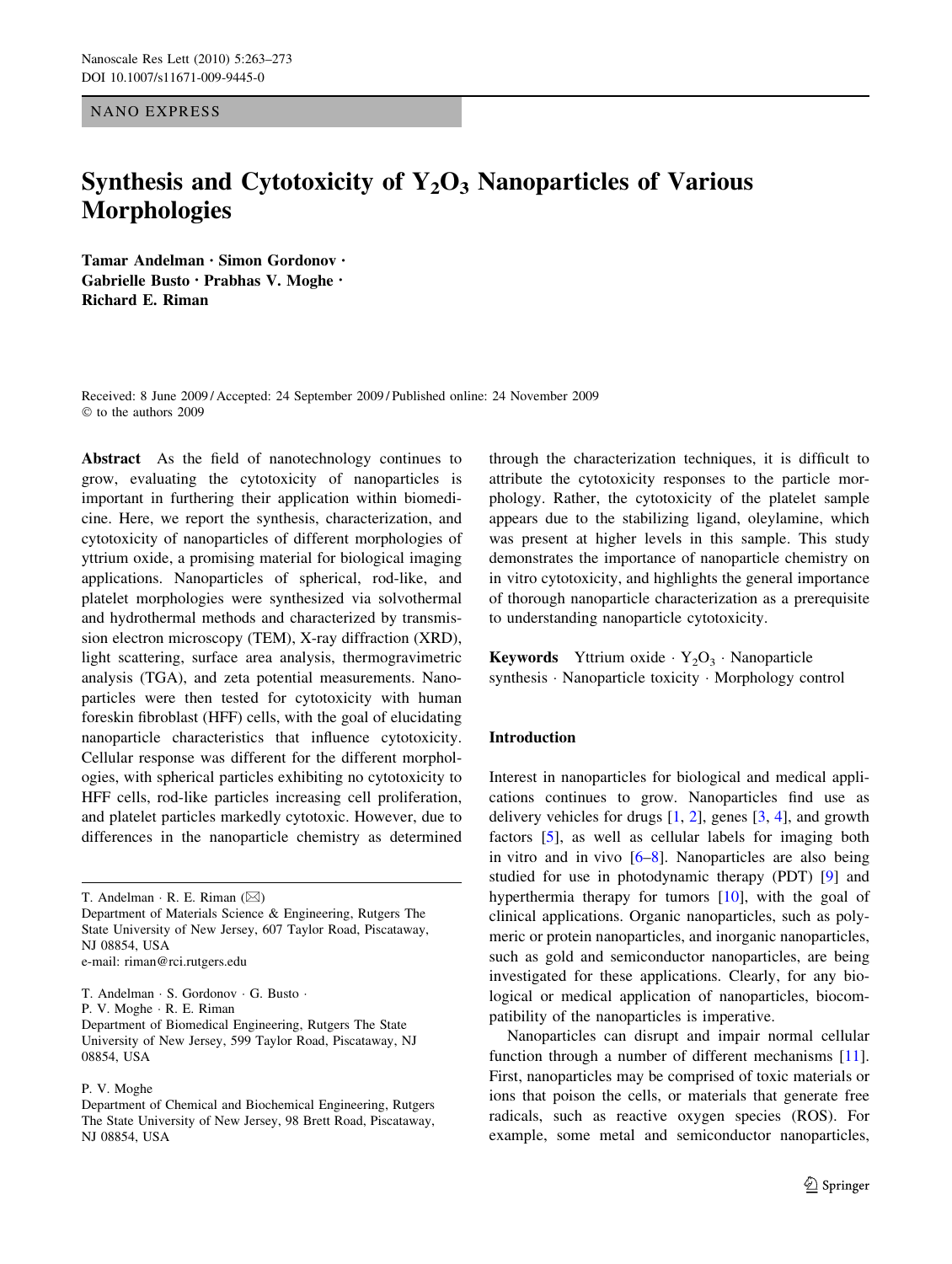such as CdSe or CdTe, are known to be cytotoxic to a variety of cells [\[12](#page-9-0), [13](#page-9-0)]. This is in part due to material decomposition and release of toxic  $Cd^{2+}$  ions, which bind to sulfohydryl groups of mitochondria protein, causing mitochondrial dysfunction and cellular poisoning [\[14](#page-9-0)]. Material decomposition is of greater likelihood for nanoparticles than bulk material due to their enhanced surface area to volume ratio. Generation of free radicals following excitation and photooxidation of CdTe nanoparticles has also been observed to contribute to cytotoxicity [\[15](#page-9-0)]. Cytotoxicity due to ROS generation has been reported with a number of different nanoparticles, including  $TiO<sub>2</sub>$  [\[16](#page-9-0)],  $C_{60}$  [\[17](#page-9-0)], and  $CeO<sub>2</sub>$  [[18\]](#page-9-0). Second, regardless of composition, the nanoparticles may adhere to cell membranes or pass through the membrane and become internalized within the cell, which may impair cellular functions [[11,](#page-9-0) [19](#page-9-0)]. For example, charged nanoparticles enter cells through the creation of pores in the cellular membrane [[20\]](#page-9-0), a phenomenon associated with cytotoxicity. Third, the morphology of the nanoparticle may disrupt the cellular membrane, as in the case of carbon nanotubes that have reportedly speared cells like lancets, killing them [[21,](#page-9-0) [22](#page-9-0)].

Altering nanoparticle characteristics such as size, surface chemistry, phase, and morphology can tune the earlier mentioned cytotoxicity mechanisms, potentially resulting in greatly different cytotoxicity responses for materials of essentially the same composition. For example, CdTe nanoparticles of different sizes display different degrees of cytotoxicity, due in part to differences in cellular uptake and cell internalization pathways, which are dictated by size [\[23](#page-9-0)]. Polystyrene nanoparticles functionalized with NH<sub>2</sub> on their surface were markedly more cytotoxic than bare polystyrene nanoparticles or COOH-functionalized polystyrene nanoparticles, due to increased cellular uptake [\[24](#page-9-0)]. Anatase phase  $TiO<sub>2</sub>$  nanoparticles are reportedly 100 times more toxic than equivalent size and shape rutile phase  $TiO<sub>2</sub>$ nanoparticles, due to changes in exposed surface atoms which render the anatase phase more efficient at generation of ROS [[25\]](#page-9-0). Carbon nanoparticles of different morphologies (spheres, multiwalled spheres, nanotubes, multiwalled nanotubes) were found to have different degrees of cytotoxicity [[26,](#page-9-0) [27\]](#page-9-0). It was concluded from these results that the cells responded differently according to the shape of the nanomaterials. In another study, spherical Au nanoparticles were not found to be toxic to human skin cells, while Au nanorods synthesized from the Au nanoparticles via a seed mediated, surface assisted growth method were observed to be highly toxic [\[28](#page-9-0)]. Whether the nanoscale geometry plays a role here was not clear, as this was attributed to the presence of hexadecylcetlytrimethylammonium bromide (CTAB), a surfactant used to stabilize the nanorods that is not present on the nanoparticles. A study of Pt nanoparticles of different morphologies reported that surface area and oxidant reactivity of certain morphologies increased cellular uptake ( $\sim$  1.5 times greater) and increased retention in lung tissue when compared to other morphologies [[29\]](#page-9-0). In fact, surface area was highlighted as being an important nanoparticle characteristic for studying and predicting the toxicology of nanoparticles by The European Centre for Ecotoxicology and Toxicology of Chemicals [\[30](#page-9-0)].

In light of these studies, we report here on the synthesis and characterization of various yttrium oxide nanoparticle morphologies to assess cytotoxicity and reactive oxygen species (ROS) generation, with the aim of determining the nanoparticle characteristics that are important in designing biocompatible nanoparticles. Such correlations are currently lacking for yttrium oxide nanoparticles. We hypothesize that different yttrium oxide powder characteristics will have different cytotoxicity responses and different ROS generation levels and that characterization will reveal the specific nanoparticle characteristics that govern the cytotoxicity responses in this system.

Yttrium oxide,  $Y_2O_3$ , a widely used host material for various rare earth dopants, is of interest for potential applications in biological imaging, as well as photodynamic therapy [[31–33\]](#page-10-0). Yttrium and the rare earth element commonly doped (Yb, Er, Eu) into yttrium oxide are not known to be cytotoxic, making yttrium oxide a better candidate than the quantum spherical nanoparticle chemistries for in vivo applications. Cubic phase yttrium oxide possesses a low phonon energy of 380  $\text{cm}^{-1}$ , which makes it a good host for upconversion, i.e., emission of a lower wavelength photon, such as in the visible range, upon excitation with a longer wavelength photon, typically in the near infrared (NIR) range [\[34–36](#page-10-0)]. This is of particular interest in biological imaging, as the main absorbers in tissue, namely water, hemoglobin, and melanin, have minimal absorption in the NIR [\[37](#page-10-0)]. Thus, use of nanoparticles with excitation in the NIR wavelengths would allow for deeper penetration of excitation photons for deep tissue imaging applications. Additionally, it has been reported that monoclinic yttrium oxide nanoparticles can protect cells from oxidative stress [[38\]](#page-10-0); however, this has not been studied with cubic phase  $Y_2O_3$ , which possesses superior upconversion properties and is therefore of greater interest for biological imaging applications [[39\]](#page-10-0).

Yttria and yttrium oxide precursors have been prepared by a number of synthetic methods. Combustion synthesis has been used by different groups to prepare nanoparticles and nanocrystalline powders of yttrium oxide [[35,](#page-10-0) [40–43](#page-10-0)]. Solvothermal and hydrothermal synthesis [[44–48\]](#page-10-0), precipitation techniques [[49–55\]](#page-10-0), and thermal decomposition methods [\[56](#page-10-0), [57](#page-10-0)] are also widespread methods for preparation of  $Y_2O_3$ . A variety of nanoparticle morphologies for yttrium oxide, including spherical nanoparticles [\[58–61](#page-10-0)], nanorods [\[59](#page-10-0)], nanowires [[47](#page-10-0)], nanotubes [\[48](#page-10-0), [62\]](#page-10-0), and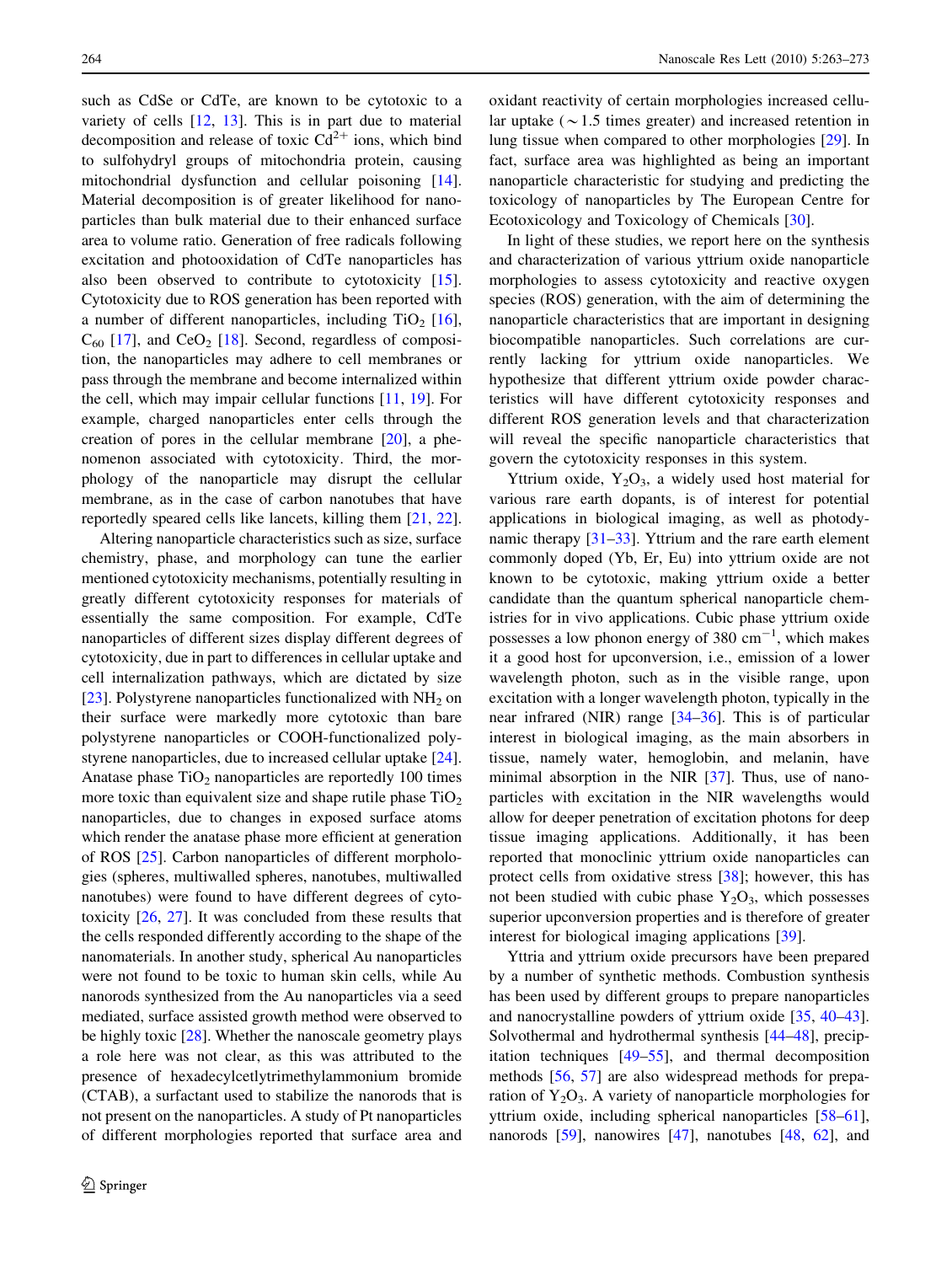<span id="page-2-0"></span>nanodisks [\[56](#page-10-0), [57\]](#page-10-0), have been synthesized from different methods. Morphological control over  $Y_2O_3$  nanoparticles has been achieved with hydrothermal synthesis by varying pH, but the resulting nanorods and nanoflakes had lengths and lateral dimensions, respectively, on the order of microns [\[62](#page-10-0)]. Wire-like and spherical morphologies of  $Y_2O_3$  were synthesized by a solvothermal method by varying solvent composition [\[47](#page-10-0)]. Zhang et al. [[59\]](#page-10-0) reported morphological evolution of spherical nanoparticles into nanorods via oriented attachment in long chain alkylamine solvents. Here, we report a new synthesis method to make novel  $Y_2O_3$  nanoparticles with a square platelet morphology. Although there are many reports on the synthesis and upconversion properties of yttrium oxide nanoparticles, there are few reports on the cytotoxicity or biocompatibility responses of nanoparticles varying morphology [[38,](#page-10-0) [63\]](#page-10-0). We characterize the samples by a variety of techniques, and then use these nanoparticles to assess in vitro cytotoxicity, in order to study which nanoparticle characteristics govern cytotoxicity in this system.

### Experimental Design and Methods

In order to determine the nanoparticle characteristics that affect in vitro biocompatibility of  $Y_2O_3$  nanoparticles, various nanoparticles of  $Y_2O_3$  were synthesized as detailed in the following paragraphs (''Nanoparticle Synthesis''). The as-synthesized nanoparticles were then characterized (''[Nanoparticle Characterization'](#page-3-0)'), and aqueous suspensions of the nanoparticles for cytotoxicity testing were prepared and characterized (''[Aqueous Nanoparticle Sus](#page-4-0)[pension Characterization'](#page-4-0)'). Table 1 summarizes reaction conditions used and observed characteristics. Finally, the nanoparticles were tested for cytotoxicity with cells and ROS generation ("Cell Studies").

#### Nanoparticle Synthesis

Yttrium (III) acetate hydrate 99%, technical grade oleylamine 70%, reagent grade ammonium hydroxide 30%, yttrium (III) nitrate hexahydrate 99.8%, ethylene glycol anhydrous 99.8%, reagent grade ethanol 99.5%, reagent grade methanol 99.8%, reagent grade chloroform 99.8%, and reagent grade hexanes 98.5% were all purchased from Sigma–Aldrich (St. Louis, MO) and used without further purification.

Square platelets and spherical nanoparticles were synthesized by a modification of the solvothermal decomposition method developed by Si et al. [[56\]](#page-10-0). In a standard synthesis, 0.5 mmol of yttrium acetate was dissolved in 30 mL oleylamine in a three-neck flask. The solution was stirred and degassed under vacuum at  $\sim$  70 °C until bubbling

Table 1 Nanoparticle characteristics and measurement methods

| Measurement                           | Sample<br>1    | Sample<br>2 | Sample 3        |
|---------------------------------------|----------------|-------------|-----------------|
| TEM                                   |                |             |                 |
| Morphology                            | <b>Spheres</b> | Platelets   | Rods            |
| Size (nm)                             | 5              | 140         | $30 \times 150$ |
| <b>XRD</b>                            |                |             |                 |
| Phase                                 | Cubic          | Cubic       | Cubic           |
| Crystallite size (nm)                 | 3              | 4           | 11              |
| <b>BET</b>                            |                |             |                 |
| Surface area $(m^2/g)$                | 150            | 109         | 93              |
| Size (nm), spherical shape factor     | 8              | 11          | 13              |
| Size (nm), morphology shape<br>factor | 8.6            | 24, 8.6     | 45, 25          |
| Carbon analysis $(wt\%)$              | 3.13           | 11.45       | 1.68            |
| Ligand coverage (molecules/ $nm^2$ )  | 0.6            | 3           | 5               |
| Zeta potential $(mV)$                 | $-13$          | $-27$       | $-28$           |
| $DLS$ ( $\mu$ m) volume weighted mean | $\sim$ 1.5     | $\sim$ 1.5  | $\sim$ 1.5      |
| $SLS$ ( $\mu$ m) volume weighted mean | 0.7            | 0.7         | 0.8             |

Sample 1 refers to the solvothermally synthesized nanoparticles, Sample 2 refers to solvothermally synthesized nanoparticles with precursor additions, and Sample 3 refers to hydrothermally synthesized nanoparticles

stopped, typically 5–10 min. The degassed solution was then rapidly heated to 310 °C. At approximately 150 °C, the clear yellow solution turned cloudy white, indicating the nucleation of nanoparticles. The solution was held at 310  $^{\circ}$ C for 30 min, after which an  $\sim$  5 mL aliquot (referred to as A1, spherical nanoparticles) was then removed from the solution to follow morphological evolution of the nanoparticles. Subsequently, an additional 0.5 mmol of yttrium acetate dissolved in 5-mL oleylamine was slowly dripped in to the solution at a rate of 1 mL/min. Immediately after all solution had dripped in, a second  $\sim$  5 mL aliquot (A2) was removed. The reaction was allowed to continue for 15 min, after which a third aliquot of  $\sim$  5 mL (A3) was removed. The reaction was allowed to proceed for an additional 15 min (product, platelets), after which heating was stopped. Nanoparticles were kept in the reaction solution and precipitated and washed as needed. The washing method depended upon the characterization technique employed, as detailed in the section "[Nanoparticle Characterization](#page-3-0)".

To have an additional nanoparticle morphology for cytotoxicity testing,  $Y_2O_3$  nanoparticles of rod-like morphology were synthesized hydrothermally in ethylene glycol in water solvent mixture by a previously published method reported by Yin et al. [\[47](#page-10-0)]. Briefly, 150 mL of  $0.2$  M Y(NO<sub>3</sub>)<sub>3</sub> aqueous solution was added to 200 mL of ammonium hydroxide. The resulting precipitate was centrifuged at  $\sim 6,000$  RCF (Relative Centrifugal Force) for 5 min and washed with water 3 times, then resuspended in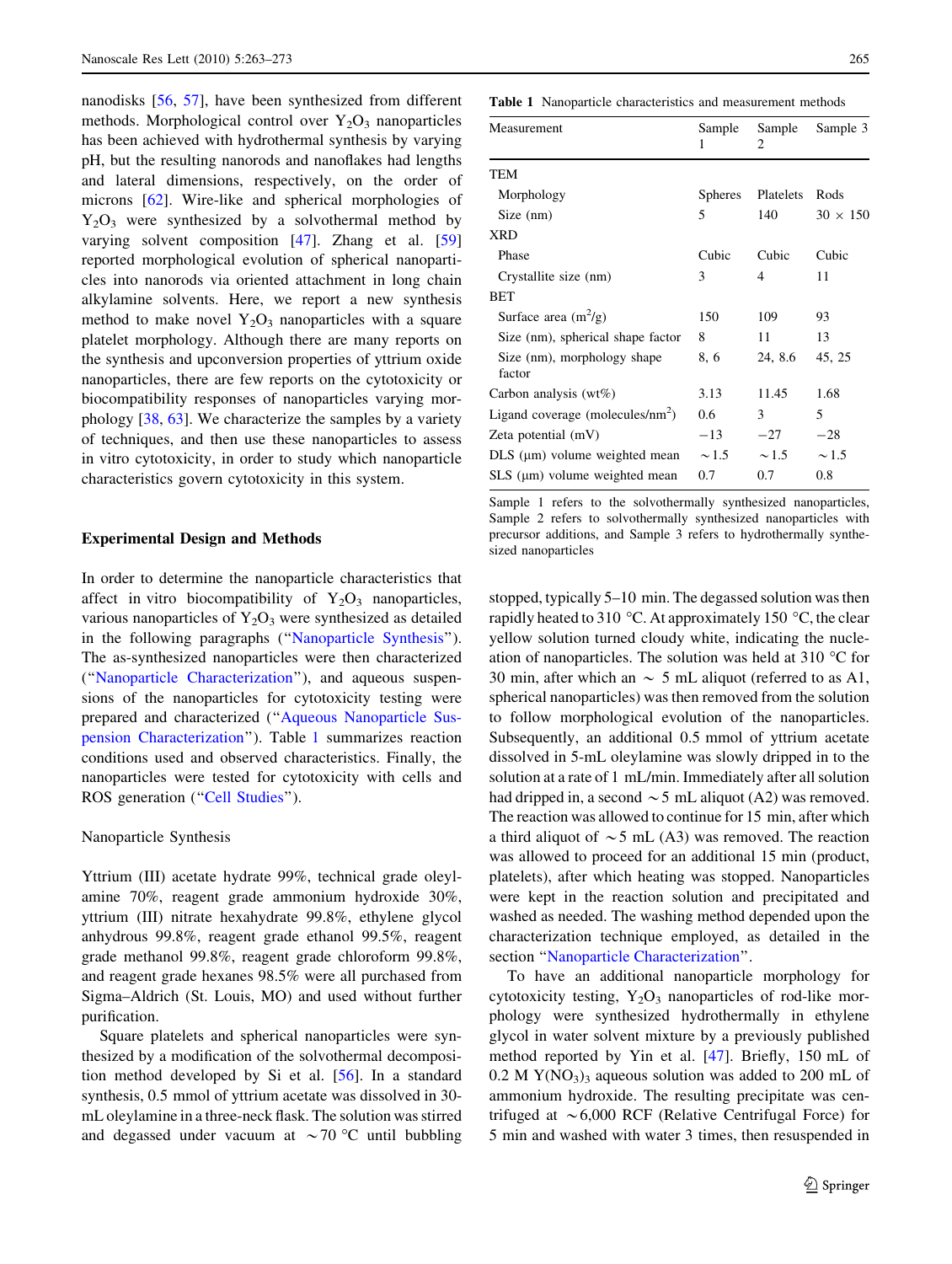<span id="page-3-0"></span>60 mL of ethylene glycol. The solution was placed into a Teflon liner and hydrothermally reacted in a 160-mL Parr bomb Series 4760 filled to 80% volume capacity (Parr Instrument Co., Moline, IL) for 5 h at 250  $^{\circ}$ C. The reaction product was precipitated and washed as described earlier.

#### Nanoparticle Characterization

To study size and morphological evolution of the nanoparticles prepared by solvothermal and hydrothermal methods, transmission electron microscopy (TEM) was employed. To prepare TEM samples, nanoparticles were precipitated from the reaction solution by centrifugation at  $\sim$  6,000 RCF for 5 min (Beckman Coulter Avanti J-26 XP, Fullerton, CA), then washed by resuspension in ethanol and precipitated by centrifugation at  $\sim$ 3,000 RCF for 5 min. The precipitate was resuspended in chloroform or hexanes, and the solution was diluted until no longer turbid. A drop of dilute nanoparticle suspension was deposited onto a 400 mesh Formvar-backed carbon grid (Electron Microscopy Sciences, Hatfield, PA), dried at room temperature under vacuum for 24 h, and imaged at 125 kV with a JEOL 100cX TEM (Tokyo, Japan).

To study crystal phase, X-ray diffraction (XRD) was performed. Nanoparticles were precipitated from the reaction solution and washed as described earlier for TEM characterization. The washing was repeated 3 times, then samples were dried at room temperature under vacuum (BOC Edwards RV 8, Tewksbury, MA) for approximately 1 h, until the powder appeared free flowing. The dried powder was placed onto a glass slide with a thin layer of vacuum grease (Dow Corning High Vacuum Silicone Grease, Sigma–Aldrich, St. Louis, MO). XRD spectra were taken on a Kristalloflex D500 (Siemens Analytical Instrument Inc., Madison, WI), with a scan range of 25–65 for  $2\theta$ , step size of .02°, and dwell time of 1.5 s. Powder Diffraction File (PDF) reference JCPDF No. 41-1105 was taken from the libraries of the International Center for Diffraction Data (ICDD, Newtown Square, PA). Crystallite size was estimated from XRD peak broadening using the Scherrer calculation [[64\]](#page-10-0):

$$
d = \frac{0.9\lambda}{B\cos\theta_B}
$$

where d is crystallite diameter,  $\lambda$  is the wavelength of the X-rays, B is the peak breadth of the XRD peak, and  $\theta_B$  is the Bragg angle (in radians). B and  $\theta_B$  were determined by fitting the peaks in the XRD spectra with Gaussian and Lorentzian peaks using Origin 7.5 software (OriginLab Corp, Northampton, MA). Reported sizes were averaged from the sizes calculated using each peak fit across all distinguishable peaks in the XRD spectrum.

Nitrogen isotherms were used to determine nanoparticle surface area. Nanoparticles were precipitated from the reaction solution and washed as described earlier for TEM characterization. The washing was repeated 2 times, then samples were washed with methanol 2 times, and then with acetone 2 times. Samples were dried as described earlier for XRD measurements, then degassed at 200  $^{\circ}$ C under nitrogen (Micromeritics FlowPrep 060, Norcross, GA) for 1 h. Nitrogen adsorption isotherms were performed with a Micromeritics Gemini 2375. To ensure that the degassing procedure did not affect particle size, samples were scanned again with XRD following nitrogen isotherms to check for peak sharpening. Surface area was calculated from nitrogen isotherms using the Brunauer–Emmet–Teller (BET) equation [\[65](#page-10-0)]. A calculated volume to area–weighted particle size, D, (particle diameter or side length for non-spherical morphologies) was determined from specific surface area using the relationship [[66\]](#page-10-0):

 $D = K_s/\rho S_{\rm BET}$ 

where  $K_s$  is the particle shape coefficient,  $\rho$  is particle density, and  $S_{\text{BET}}$  is the specific surface area.  $K_s$  is defined as [\[66](#page-10-0)]:

$$
K_s=D_eA/V
$$

where  $D_e$  is an equivalent diameter of a sphere with the same volume as the particle, A is the surface area of the particle, and V is the volume of the particle. A theoretical density value for single crystalline cubic  $Y_2O_3$  of 5.028 [\[67](#page-10-0)] was used for calculations. As density has been shown to decrease as particle size moves to the nanoscale domain, a calculated nanoparticle density based on a core/shell model was also used for comparison [[68\]](#page-10-0).

Fourier Transform Infrared Spectroscopy (FT-IR) was performed to probe the chemical nature of the nanoparticle surface. For FT-IR measurements, nanoparticles were precipitated from the reaction solution and washed as described for nitrogen isotherms. Samples were dried as described earlier for XRD measurements. Diffuse transmission FT-IR spectra for the powders were recorded at room temperature with a Galaxy Series 5000 FT-IR (Madison Instruments Inc., Middleton, WI).

To determine the amount of water or oleylamine remaining on washed and dried nanoparticle powders, thermogravimetric analysis (TGA) was performed, as well as carbon analysis. Nanoparticles were precipitated from the reaction solution and washed as described earlier for nitrogen isotherms. Samples were dried as described earlier for XRD measurements. TGA was performed with a Perkin Elmer TGA 7 LoTemp (Perkin Elmer, Waltham, MA) under air flowing at a rate of 20 mL/min. Samples were heated from room temperature to  $100\text{ °C}$  and held at this temperature for 90 min, then ramped to 800 $\degree$ C at a rate of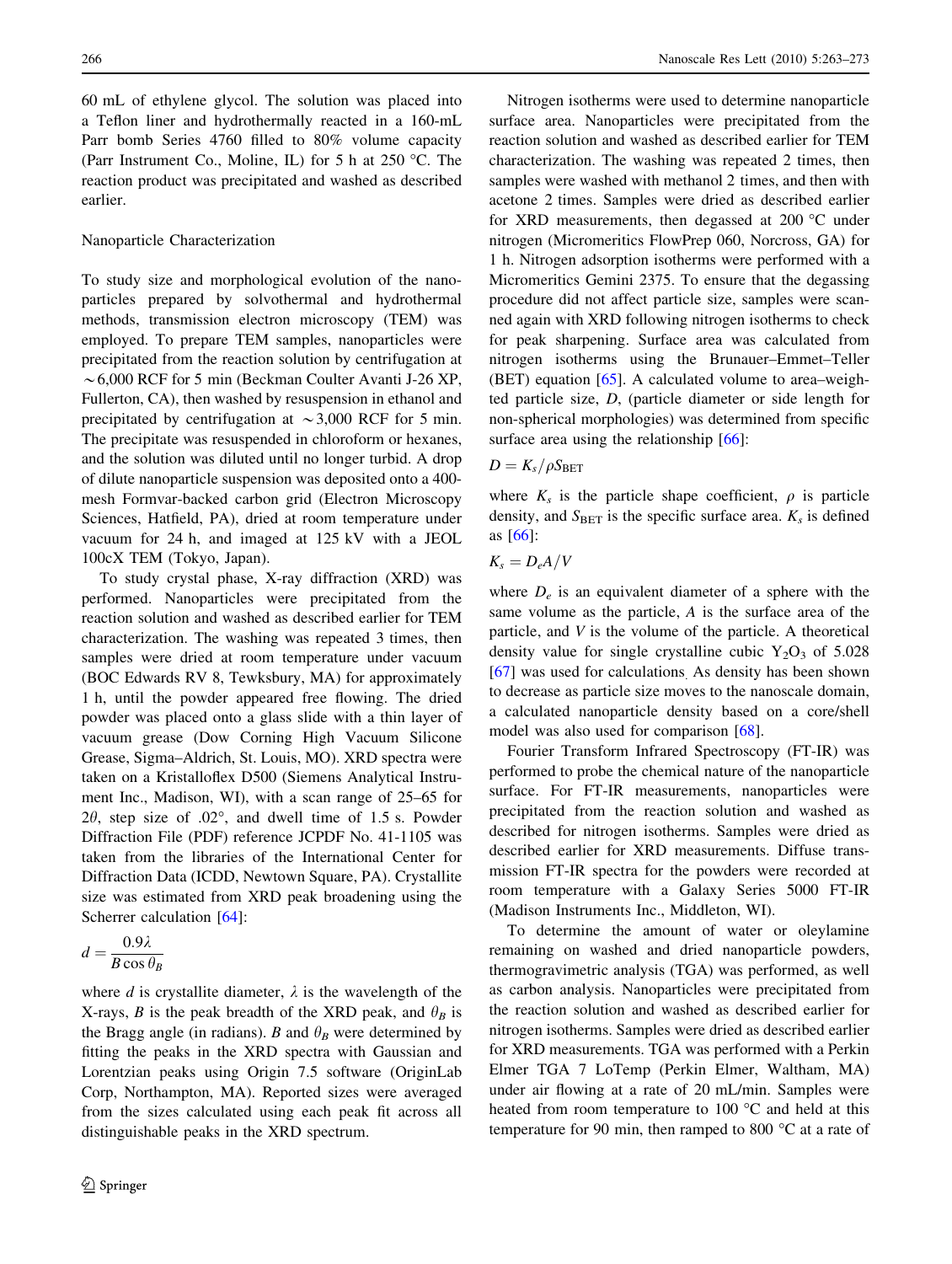<span id="page-4-0"></span>25 °C/min and held for 90 min at 800 °C. Carbon analysis by combustion was conducted by Robertson Microlit Laboratories, Madison, NJ.

Aqueous Nanoparticle Suspension Characterization

Nanoparticle stock suspensions were prepared by washing and drying nanoparticle samples as described earlier for TGA, and dispersing a known weight of nanoparticles in deionized water via ultrasonication (Fisher Scientific Ultrasonicator FS60, Pittsburgh, PA) for 45 min, to achieve a concentration of 10 mg/mL. These stock suspensions were used for characterization and testing as described later. Because the as-synthesized nanoparticles dispersed poorly in water and tended to agglomerate, if the stock suspensions had been sitting for more than a day, they were sonicated for 30 min immediately prior to any testing. No surface modification was performed in order to test the cytotoxicity of native nanoparticles without convoluting effects from surface functionalization. Agglomerate size was measured using dynamic light scattering (Brookhaven Instruments Zetapals Particle Size Analyzer, Holtsville, NY; 3 scans, 3 runs/scan, 60 s/run) and static light scattering (Beckman Coulter, Coulter LS 230, Fullerton, CA, 3 runs, 60 s/run). Zeta potential was calculated from electrophoretic mobility determined via phase analysis light-scattering measurements with a Brookhaven Instruments Zetapals Particle Size Analyzer using the Smoluchowski model [\[69](#page-10-0)] (Holtsville, NY, 3 scans, 3 runs/scan, 30 s/run).

## Cell Studies

Human foreskin fibroblasts (HFF) were isolated from circumcision samples and expanded. Fibroblast cells were chosen for cellular tests because they are a widely accepted model cell type used for cytotoxicity testing [\[70](#page-10-0)]. Cells were grown in T25 (Becton–Dickson, Franklin Lakes, NJ) or T75 flasks (Corning Corp., Corning, NY) with McCoy's 5A Media (Gibco, Carlsbad, CA) supplemented with 1% Lglutamate (Invitrogen, Carlsbad, CA), 10% fetal bovine serum (Gibco, Carlsbad, CA), and 1% penicillin–streptomycin (Lonza, Walkersville, MD). For cytotoxicity testing, cells were passaged with Trypsin–EDTA (Lonza, Walkersville, MD) and reseeded into 96-well tissue culture polystyrene plates (Becton–Dickson, Franklin Lakes, NJ). Cells were allowed to attach and grow to  $\sim 80-90\%$  confluency (density) for cytotoxicity testing. Nanoparticle test suspensions were prepared by diluting an appropriate volume of stock suspension in complete media to achieve desired testing concentrations (from  $25$  to  $500 \mu g/mL$ ).

For cytotoxicity tests, media was removed from cells plated in 96-well plates and replaced with nanoparticleenriched media. At least 6 replicates per sample were tested. After 24 h, wells were washed with PBS and stained with calcein AM (Invitrogen, LIVE/DEAD Cytotoxicity Kit for Mammalian Cells, Carlsbad, CA). Non-fluorescent calcein AM enters the cells, and is converted to fluorescent calcein in the presence of esterase activity, thus staining only live cells. Cells were also stained with ethidium homodimer (Invitrogen, LIVE/DEAD Cytotoxicity Kit for Mammalian Cells, Carlsbad, CA), which cannot penetrate intact cell membranes, thus staining only dead cells. Due to washing steps conducted before the assay, most dead cells were washed off the wells, rendering the readings of the ethidium homodimer stain similar for all test conditions and controls. Therefore, only the calcein fluorescence data were used. Plates were read on a fluorescent plate reader (Applied Biosystems, Cytofluor Series 4000, Foster City, CA). Microsoft Excel was used to perform t-testing for statistical analysis of the data.

Reactive oxygen species (ROS) generation of the nanoparticles without cells was tested by adding dichlorofluorescein diacetate (Sigma–Aldrich, St. Louis, MO) to 100 lg/mL of nanoparticles in PBS. When non-fluorescent dichlorofluorescein diacetate becomes oxidized, it becomes fluorescent. Sample fluorescence was read with a fluorescence plate reader (Applied Biosystems, Cytofluor Series 4000, Foster City, CA).

## Results and Discussion

## Characterization of Nanoparticles

In order to understand the underlying nanoparticle characteristics that are responsible for cytotoxicity in a given system of nanoparticles, thorough characterization of the nanoparticle samples is key. Therefore we employed a variety of characterization methods to study the particle size, morphology, phase, crystallite size, surface chemistry and area, and agglomeration of the different nanoparticle samples in aqueous solution. It is important to not only characterize the nanoparticle powders, but to also characterize the nanoparticles in aqueous solution, as the samples must be in aqueous solution for cytotoxicity testing.

TEM images of the solvothermal reaction product (Fig. [1\)](#page-5-0) show novel square platelet morphology. Based on the SAED we performed (data not shown), the appearance of ring patterns indicates that the particles are polycrystalline. The darker contrast areas that appear linear indicate edges of the thin squares that have begun to curl over or overlap. Platelets range from 140 to 160 nm per side. To study the morphological evolution of these nanocrystals, TEM of the various aliquots removed during different points of the synthesis (as described in the '['Experimental](#page-2-0) [Design and Methods'](#page-2-0)'), A1–A3, was performed (Fig. [2](#page-5-0)).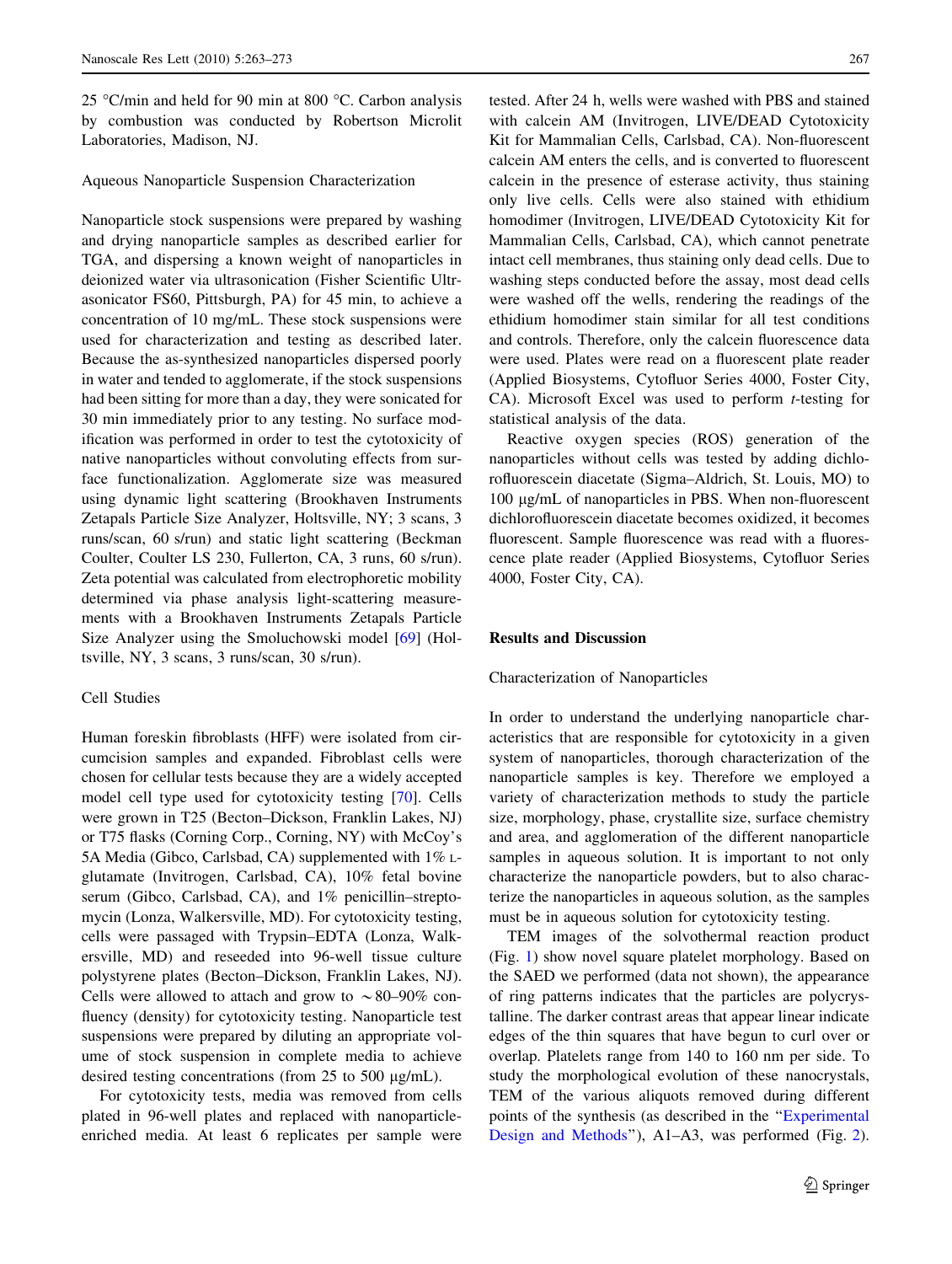<span id="page-5-0"></span>

Fig. 1 TEM image of final solvothermal product after more precursor added; square platelets ranging 140–160 nm per side

After 30 min of heating at 310  $^{\circ}$ C, before additional precursors are dripped in (A1), the nanoparticles are spherical (spherical nanoparticles) and have diameters ranging from 4 to 8 nm. Immediately after additional precursors are dripped in (A2), the nanoparticles appear to aggregate and begin to form tangles of wire-like structures. No square platelets are present at this stage in the reaction. Fifteen minutes after additional precursors have been dripped in (A3), flat ribbons and a few isolated square platelets are seen. These ribbons appear to be comprised of aggregates of nanoparticles. After 30 min, only square platelets are found. The TEM image of the  $Y_2O_3$  nanoparticles synthesized via the solvothermal method [\[47](#page-10-0)], Fig. [3,](#page-6-0) shows clumps of individual nanoparticles with rod-like morphology of  $\sim$  150–200 nm in length and  $\sim$  33 nm diameter. Aspect ratios for the rods range from 4.5 to 6.0.

Oriented attachment of spherical nanoparticles into nanorods has been noted before for yttrium oxide [\[59](#page-10-0)]. Zhang et al. [\[59](#page-10-0)] report monodisperse  $Y_2O_3$  nanoparticles that form chain-like agglomerates due to van der Waals interactions, which then cement and reshape into nanorods. A similar mechanism can be used to explain the morphological evolution of the square nanoplatelet presented here. First, spherical nanoparticles form, (Fig. 2a), which then agglomerate into a tangle of wires upon the addition of more precursors into the reaction solution (Fig. 2b). These then begin to grow laterally, producing ribbons (Fig. 2c). These intermediate morphologies were not chosen for cytotoxicity testing due to their large (order of microns) length scales, and the fact that they are comprised of associated individual spherical nanoparticles. The



Fig. 2 a TEM image of 30 min reaction aliquot A1. b TEM image of aliquot A2, immediately after more precursor addition. c TEM image of aliquot A3, 15 min after more precursor addition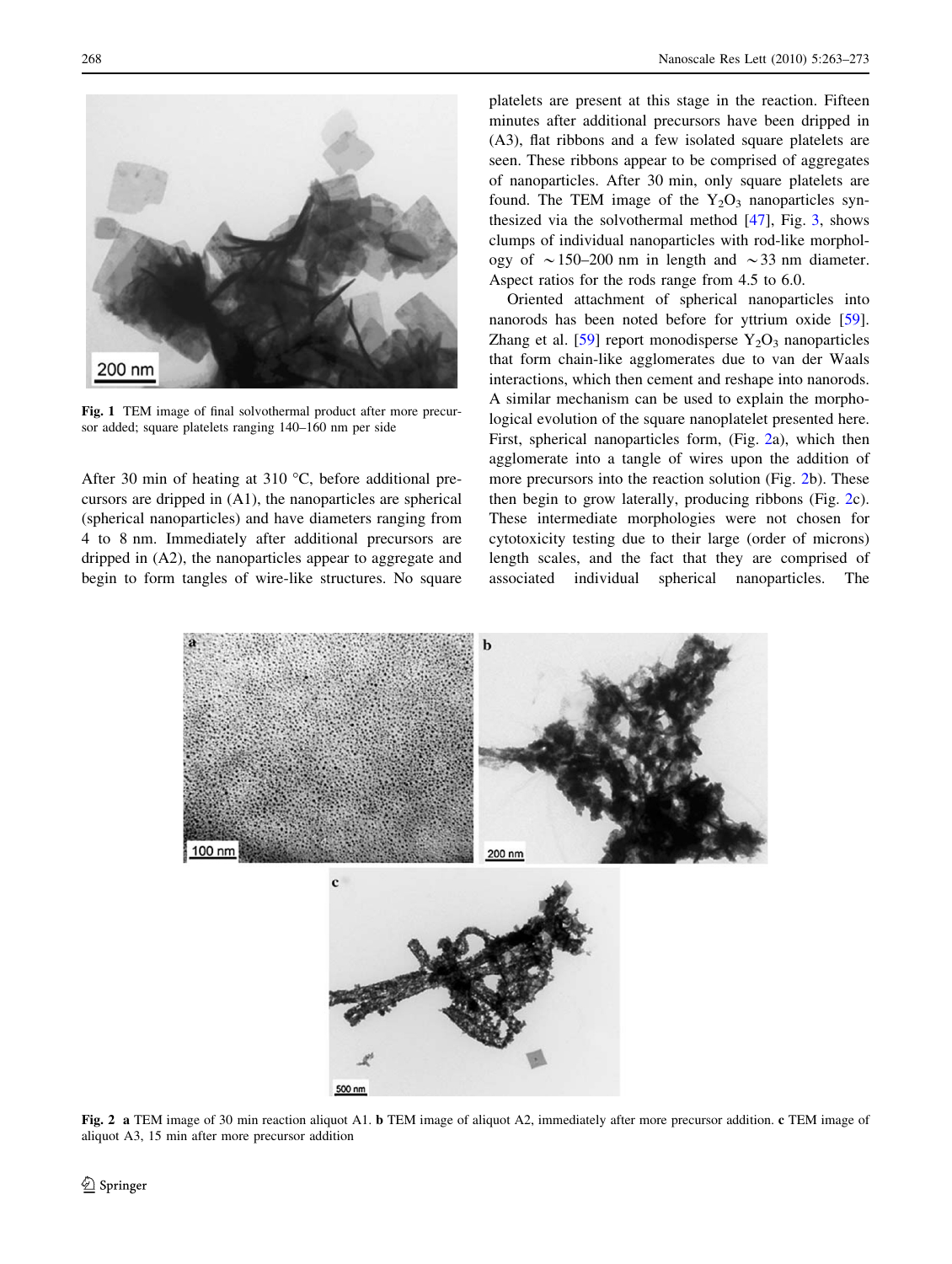<span id="page-6-0"></span>

Fig. 3 TEM image of hydrothermal  $Y_2O_3$  nanoparticles



Fig. 4 XRD spectra of  $Y_2O_3$  nanoparticles: a rod-like sample, **b** platelets, c 5-nm spherical nanoparticles. Vertical black lines correspond to standard cubic  $Y_2O_3$ , PDF # 41-1105

interactions that cause the nanoparticles to agglomerate into the observed transitional morphologies during the reaction are not strong enough to keep the morphologies stable in the presence of many charged species, as found in cell culture conditions. The spherical nanoparticles that comprise the ribbon structures then coalesce and reform into square platelets or sheets. Wang et al. have noticed the formation of  $Lu_2O_3$  [[71,](#page-10-0) [72](#page-10-0)] square platelets from spherical nanoparticles under hydrothermal conditions. The addition of more precursors was crucial for the square platelet morphology. If the reaction was carried on for 1 h at 310 °C without addition of more precursors, only spherical nanoparticles formed. Furthermore, if precursors were dripped into the solvent at 310  $\degree$ C without any existing precursors present, only spherical nanoparticles formed.

The XRD spectra of the samples, Fig. 4, are shown together with the cubic standard  $(Ia3, JCPDF$  No. 41-1105, vertical lines). The XRD spectra of the platelets and of the spherical nanoparticles show very broad diffraction peaks,

which is a result of the small size of the nanoparticles. Although the lateral dimensions of the platelets are  $\sim$ 120 nm, their thickness is on the order of a few nanometers, so considerable peak broadening is observed with this sample as well. The spectrum of the rod-like nanoparticle sample shows decidedly less broadening. Peak broadening due to small size has been observed in other reports of  $Y_2O_3$  nanoparticles [[63\]](#page-10-0). The choice of precursor is important for the resulting product phase, as Si et al. [[56\]](#page-10-0) reported that yttrium acetylacetonate could not be converted into cubic  $Y_2O_3$  in pure oleylamine.

Crystallite sizes calculated from the peak broadening, listed in Table [1,](#page-2-0) were 3 nm for the spherical nanoparticle sample, 4 nm for the platelet sample, and 11 nm for the rodlike sample. Discrepancies between TEM and XRD calculated sizes of particles can be due to differences in size distributions captured by the different techniques, as well as polycrystallinity of the particles. Based on our SAED (discussed earlier), the size discrepancy here appears due to the polycrystalline nature of the platelet and rod-like particles. Additionally, the differences in sizes (e.g., 33 nm diameter and 150–200 nm length for rods as measured via TEM vs. XRD calculated size of 11 nm) are too large to be attributed to differences in size distributions. The fact that these particles are polycrystalline means they are comprised of randomly oriented crystallites, and there is no preferred crystallographic orientation, which could possibly be the case if the rod or platelet particles were single crystals.

The surface area as determined by nitrogen isotherms was 150 m<sup>2</sup>/g for the spherical nanoparticles, 109 m<sup>2</sup>/g for the platelet sample, and 93  $m^2/g$  for the rod-like nanoparticles. Due to the large dimensions of the rods, this sample has the smallest specific surface area, while the 5-nm spherical nanoparticles have the largest specific surface area because of their small size. XRD of the samples, postdegassing, did not exhibit any reduction in peak broadening, indicating that the degassing procedure did not cause significant crystal growth. Particle size (see Table [1\)](#page-2-0) calculated from the specific surface area, using the single crystal density value of 5.028, with a shape factor  $(K_s)$  of 6 (spherical), was 8 nm for the spherical nanoparticles, 11 nm for the platelet sample, and 13 nm for the rod-like nanoparticles. Accounting for non-spherical morphologies by using a calculated  $K_s$  of 8.6 (aspect ratio = 5) for the rods and 25 (aspect ratio  $= 28$ ) for the platelets gives a calculated particle size of 18 and 45 nm, respectively. These particle sizes are still significantly smaller than those observed via TEM (150 and 140 nm, respectively), indicating that perhaps the single crystal density value is not an appropriate choice for these particles; therefore, particle sizes were calculated using a calculated density value obtained by assuming a core of yttrium oxide and a shell (surface) layer of oleylamine through a model developed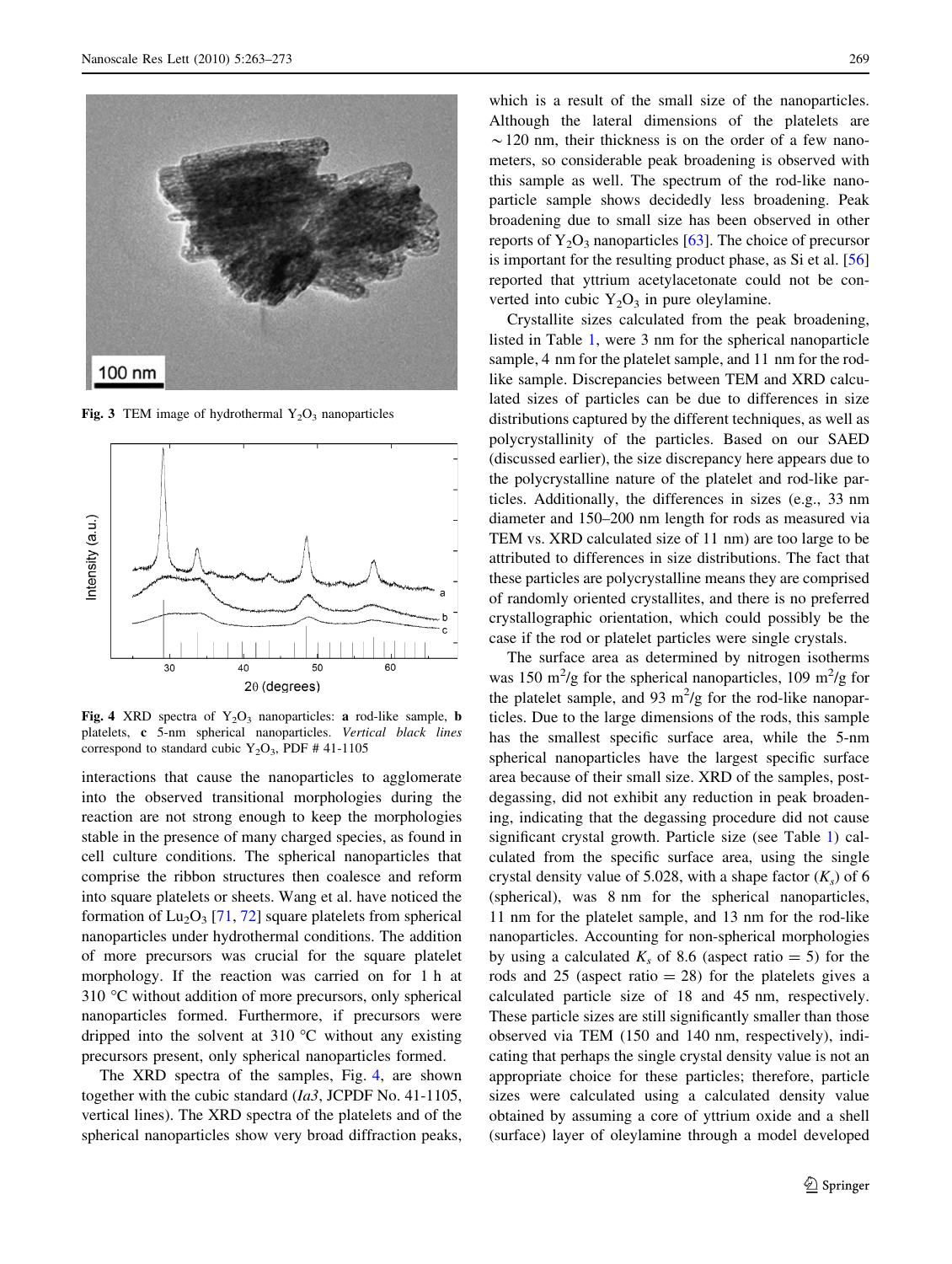by Lojkowski [\[68](#page-10-0)]. The model gives sizes closer to those seen with TEM (e.g., 70 nm for the platelet), indicating that the samples probably have a lot of ligand present, reducing their density. The sizes are still not reconcilable, though, which can be due to particle size distributions not seen via TEM and not knowing the precise particle density considering how organics coat the particle surfaces.

FT-IR data indicate that the spherical nanoparticle and platelet samples are coated with a ''shell'' of oleylamine. Peaks are observed at ca 2,930 and 2,850  $cm^{-1}$ , corresponding to C–H stretching, and peaks at ca 1,060, 950  $\text{cm}^{-1}$  corresponding to  $=$ C $-$ H out of plane and in plane bending  $[73]$  $[73]$  or  $NH_2$  bending modes  $[74]$  $[74]$ . All match the spectra of pure oleylamine. In contrast, the rod-like sample coated with ethylene glycol has a broad OH peak ca 3,375  $cm^{-1}$  and a C–H stretch of 2,830  $cm^{-1}$  and asymmetric and symmetric glycolate stretches (less like C–H bends) at 1,380 and 1,620 cm<sup>-1</sup> [\[75](#page-10-0)]. These FT-IR results are as expected; samples synthesized in oleylamine are coated with oleylamine, and the sample synthesized in ethylene glycol is coated with ethylene glycol.

Zeta potentials for all aqueous nanoparticle suspensions were highly negative, with spherical nanoparticles having an average zeta potential of  $-13$  mV, the platelets having an average zeta potential  $-27$  mV, and the rods having an average zeta potential  $-28$  mV. The volume weighted mean agglomerate size of all aqueous nanoparticle suspensions as measured by dynamic light scattering was  $\sim$  1.5 $\mu$ . However, this size is actually beyond the range of sizes than can reliably be determined with dynamic light scattering. Therefore, static light scattering was performed for a more accurate determination of agglomerate size. As determined from static light scattering, the volume weighted mean size for the spherical nanoparticles was 0.7  $\mu$ m, the platelet sample was 0.7  $\mu$ m, and the rod-like sample was  $0.8 \mu m$ . This agglomerate size is larger than seen in the TEM images, but this is to be expected, as the TEM samples were prepared from nanoparticles suspended in organic solvents, where they disperse much better.

The weight losses seen in the TGA profile, shown in Fig. 5, can correspond to the loss of organic species and water from the nanoparticle samples. The rod-like sample had a weight loss of approximately 3 wt%, the spherical nanoparticles a weight loss of approximately 25 wt%, and the platelet sample a weight loss of approximately 32 wt%. Carbon analysis was used to determine the weight percentage of carbon for each sample. The results show that the platelet sample contained 11.5 wt% carbon, the spherical nanoparticle sample was comprised of approximately 3.13 wt% carbon, and the rod-like sample was approximately 1.68 wt% carbon. This indicates a significantly elevated level of organic ligand present in the platelet sample when compared to the other samples. The approximate



Fig. 5 TGA traces of  $Y_2O_3$  nanoparticles: a rods, b 5-nm spherical nanoparticles, c platelets

ligand coverage (molecules per area), calculated from the carbon analysis data and the surface area measurements, was found to be 0.6 molecules of oleylamine per  $nm<sup>2</sup>$  for the spherical sample, 3 molecules of oleylamine per  $nm<sup>2</sup>$  for the platelet sample, and 5 molecules of ethylene glycol per nm<sup>2</sup> for the rod-like sample. The difference in site density of the ligand for spherical nanoparticles when compared to the platelet and rod samples may be due to a difference in the packing of the ligand on a highly curved surface such as the small spherical nanoparticles, when compared to the packing of the ligand on more planar surfaces like the platelets or the larger rods. The difference may also be due to the polycrystalline nature of the platelet and rod-like samples. Based on the weight percentage of carbon per sample, the additional weight percent loss due to hydrogen, nitrogen (for oleylamine only), and oxygen (for ethylene glycol only) from the respective surface modifying ligand can be calculated. Subtracting the total weight percent loss due to the ligand from the TGA data gives a remaining weight loss of approximately 17.5 wt% for the platelet sample, 21 wt% for the spherical nanoparticles, and no remaining weight loss for the rod sample. These weight losses can be due to the loss of water. FT-IR supports this, as a broad OH band is observed in the spectra of the nanoparticle samples. Although this seems to be a relatively high water content for samples synthesized from non-aqueous solvents, the water is probably due to the water from the yttrium nitrate hexahydrate and insufficient drying of the nanoparticles (approximately 1 h under vacuum at room temperature) after washing with ethanol and methanol. Water content of approximately 12 wt% has been reported even for ZnO nanoparticle samples dried at 100 °C for 24 h [\[76](#page-10-0)].

In summary, the characterization data (Table [1](#page-2-0)) establish that the nanoparticle samples are of similar crystal phase, crystallite size, zeta potential, and agglomerate size in aqueous media and that the platelet and rod-like samples are polycrystalline. The particles differ in surface area,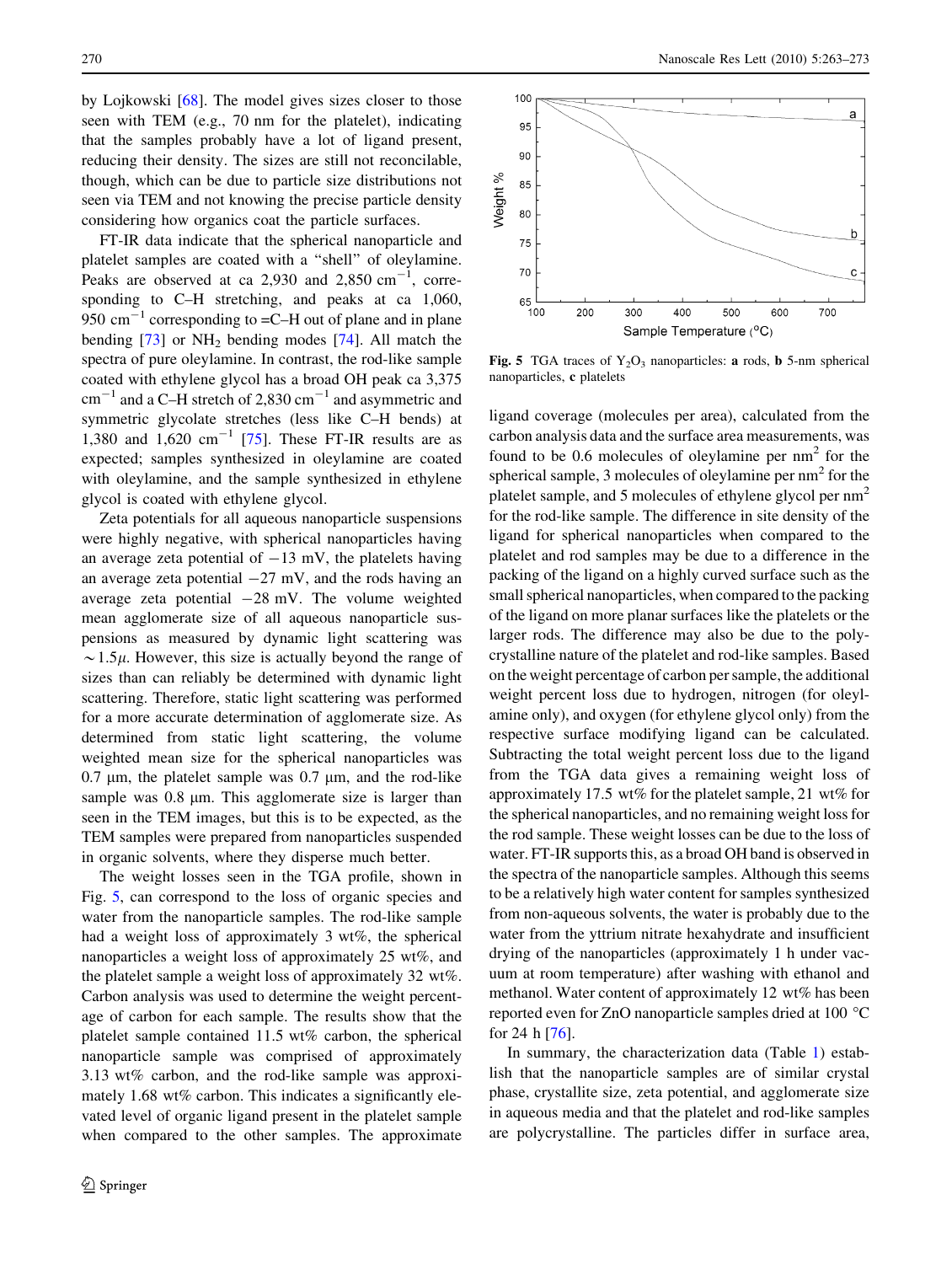morphology, particle size, amount of ligand present per weight of sample, and degree of ligand coverage. Once the characteristics of the nanoparticle samples were studied, samples were then tested for cytotoxicity with cells, with the goal of assessing the nanoparticle characteristics that affect cytotoxicity.

Cytotoxicity and ROS Generation of Nanoparticles

Nanoparticles were tested for in vitro cytotoxicity by conducting a LIVE/DEAD assay, and assaying the amount of ROS generated by the particles. Figure 6 shows the normalized viability of cells treated with different nanoparticle samples with concentrations ranging from 25 to 500 lg/mL, and then stained with calcein AM. Cell viability is effectively invariant for the various concentrations of  $Y_2O_3$  spherical nanoparticles, with no statistically significant difference between the treated samples and the control. For the rod-like sample, at concentrations of 100 µg/mL and above, cell viability is increased in a statistically significant manner, approximately 1.3–1.5 times the untreated control, as indicated with asterisks. There are various reports noting enhanced proliferation of cells exposed to inorganic nanoparticles such as europium hydroxide [\[77](#page-10-0)] or strontium-doped calcium polyphosphate [\[78](#page-10-0)], although the exact mechanism is not known. Similarly, the yttrium oxide rods may be enhancing HFF proliferation. Further work is required to understand this phenomenon in depth. For the cells incubated with  $Y_2O_3$ platelets, viability decreases in a statistically significant manner with increasing concentrations of nanoparticles. At the lowest dose of  $25 \mu g/mL$ , cells exhibit viability similar to the untreated control. However, at 50  $\mu$ g/mL, viability is decreased to approximately 75%, and at concentrations of 75 µg/mL and above, viability is only  $\sim$  25%.



Fig. 6 Viability of HFF cells (normalized to a non-treated control sample) after 24 h exposure to various nanoparticle samples. Asterisked samples represent samples with a statistically significant (at  $\alpha = .05$  level) increase in viability above control (*p* values are .000517, .000178, and  $5.44 \times 10^{-5}$ , respectively)



Fig. 7 Increase of ROS species detected with dichlorofluorescein diacetate compared to PBS control

The generation of reactive oxygen species (ROS) from nanoparticles is a common contributing factor to nanoparticle cytotoxicity [\[16](#page-9-0), [24,](#page-9-0) [79](#page-10-0), [80](#page-10-0)]; therefore, to better understand the observed response of the cells to the different nanoparticle samples, the nanoparticles were tested without cells to determine their role in generation of ROS. Figure 7 shows ROS generation of nanoparticle samples in PBS, normalized to the fluorescence reading of PBS alone (set as 1). The results indicate that in PBS, the nanoparticles generate significant levels of ROS. The rod-like sample generates levels of ROS comparable to those generated by 100  $\mu$ M hydrogen peroxide, approximately 1.8, while the spherical nanoparticles generate approximately 3.5 times the level  $({\sim}6.3)$ , and the platelets generate an extremely high level ( $\sim 690$ ). From the ROS generation results, the observed cytotoxicity of the platelet-shaped nanoparticles can be attributed, at least in part, to the increased level of ROS generated by this sample, which is significantly higher than that generated by the other samples.

Determining the source of the observed differences in ROS generation and cytotoxicity requires a careful analysis of the characterization data. One would expect the ROS generation and cytotoxicity to correlate to a surface characteristic of the nanoparticles (area, chemistry, etc.), as the surface of the nanoparticles is what is exposed to cells and what is available to react and form ROS. Based on the characterization data, ROS levels surprisingly do not correlate with specific surface area, as the spherical sample possessed the largest specific surface area but did not generate the highest levels of ROS. It is also clear that the ROS generation of the platelets is not a result of the particle size, as the rod-like nanoparticles possess similar lengths but did not generate as much ROS. Both the platelet and rod-like samples are polycrystalline, and as such, they are comprised of randomly oriented crystallites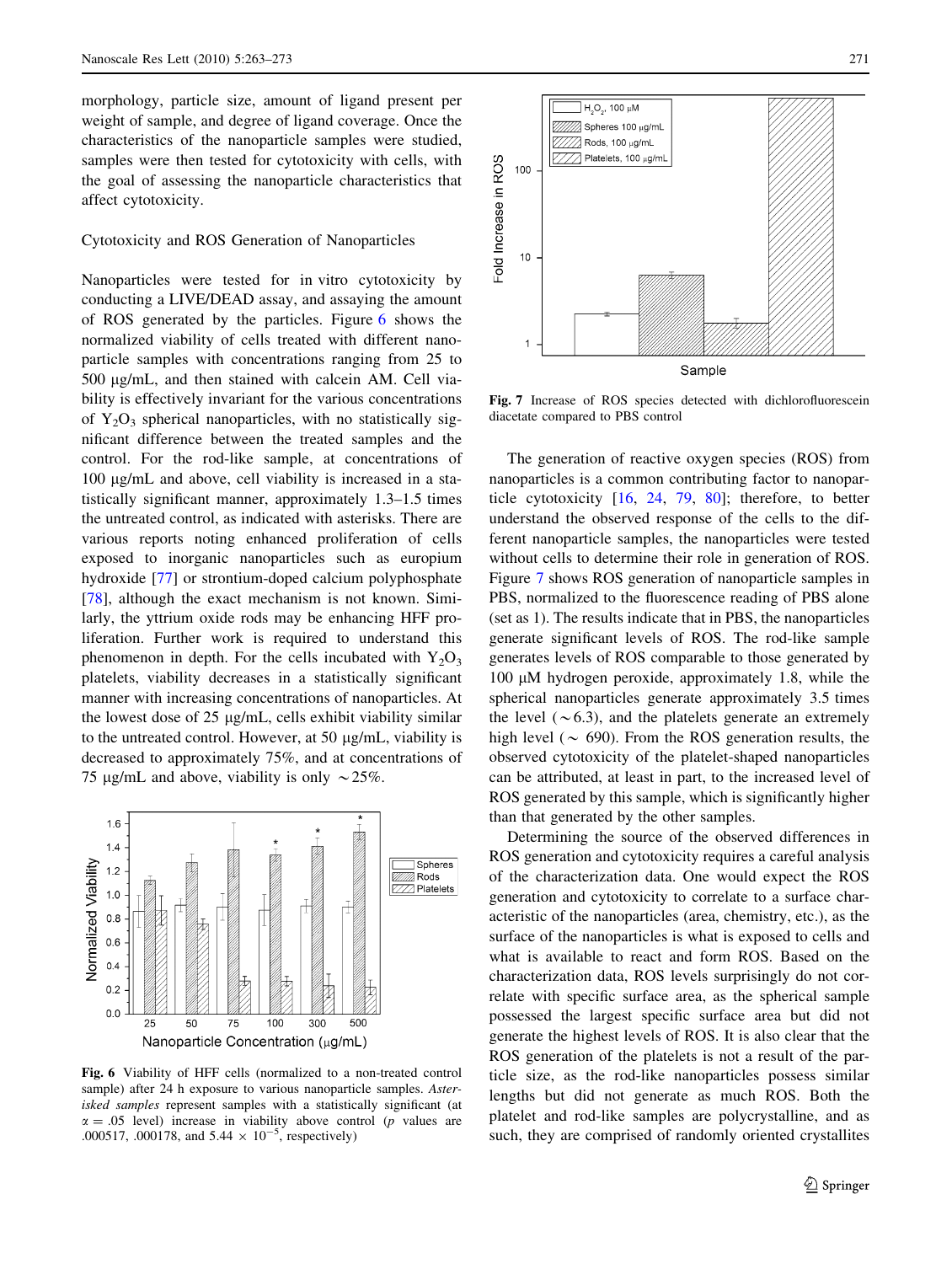<span id="page-9-0"></span>without preferred crystallographic orientation. Therefore, the surface of these particles, aside from the capping ligand, is similar, and cannot be the cause of the observed cytotoxicity response. Additionally, agglomerate size in aqueous solution, zeta potential, and crystal phase of all samples were similar, so these characteristics cannot be affecting ROS generation levels. The most significant difference between samples that can be correlated to the ROS generation and cytotoxicity is the surface chemistry of the samples. The platelet sample has elevated levels of surface coverage of oleylamine relative to the spherical sample, as calculated from the carbon analysis and surface area data. Although the rod-like sample had a higher level of surface coverage, it is coated with ethylene glycol, which is seemingly less toxic to cells than oleylamine [[81\]](#page-10-0). The characterization data therefore seem to point to the oleylamine in the platelet sample as the cause of the observed cytotoxicity.

## **Conclusions**

In conclusion, we have synthesized and characterized yttrium oxide nanoparticles of spherical, platelet, and rodlike morphology, and explored the cytotoxicity of these different nanoparticles. Spherical nanoparticles had no effect on cell viability up to the maximum tested concentration of 500 µg/mL, and rods enhanced cell proliferation at concentration of 100 µg/mL and above. Platelets were cytotoxic to HFF cells at concentrations of 50 µg/mL and above, which in part may be due to the increased ROS generation observed from this sample. Based on the nanoparticle characterization, the increased ROS generation is attributed to the stabilizing ligand oleylamine, which has a higher degree of surface coverage in the platelet sample than the spherical sample. While the rod-like sample had a degree of surface coverage similar to the platelets, it was coated with ethylene glycol, not oleylamine. Therefore, in this system, the surface chemistry of the nanoparticles is the characteristic that appears to govern the cytotoxicity responses. These cytotoxicity results also indicate that it is important to thoroughly characterize nanoparticle samples by a variety of methods in order to understand and properly correlate observed cytotoxicity with the correct nanoparticle characteristic. Once the true underlying nanoparticle characteristic giving rise to the observed cellular response has been determined, it may be possible to tune cytotoxicity by adjusting, either during or post-synthesis, the nanoparticle characteristic that has been pinpointed.

Acknowledgments This work was supported in part by the National Science Foundation NIRT Grant 0609000 and in part by Grant Number T32EB005583 from the National Institute Of Biomedical Imaging And Bioengineering. The content is solely the responsibility of the authors and does not necessarily represent the official views of the National Institute Of Biomedical Imaging And Bioengineering or the National Institutes of Health.

#### References

- 1. K.S. Soppimath, T.M. Aminabhavi, A.R. Kulkarni, W.E. Rudzinski, J. Control. Release 70, 1 (2001)
- 2. J. Kreuter, Adv. Drug Deliv. Rev. 47, 65 (2001)
- 3. J.D. Hood, M. Bednarski, R. Frausto, S. Guccione, R.A. Reisfeld, R. Xiang, D.A. Cheresh, Science 296, 2404 (2002)
- 4. H.Q. Mao, K. Roy, V.L. Troung-Le, K.A. Janes, K.Y. Lin, Y. Wang, J.T. August, K.W. Leong, J. Control. Release 70, 399 (2001)
- 5. Y.I. Chung, G. Tae, S.H. Yuk, Biomaterials 27, 2621 (2006)
- 6. X.H. Gao, Y.Y. Cui, R.M. Levenson, L.W.K. Chung, S.M. Nie, Nat. Biotechnol. 22, 969 (2004)
- 7. M.E. Akerman, W.C.W. Chan, P. Laakkonen, S.N. Bhatia, E. Ruoslahti, Proc. Natl. Acad. Sci. USA 99, 12617 (2002)
- 8. X.H. Gao, L.L. Yang, J.A. Petros, F.F. Marshal, J.W. Simons, S.M. Nie, Curr. Opin. Biotechnol. 16, 63 (2005)
- 9. I. Roy, T.Y. Ohulchanskyy, H.E. Pudavar, E.J. Bergey, A.R. Oseroff, J. Morgan, T.J. Dougherty, P.N. Prasad, J. Am. Chem. Soc. 125, 7860 (2003)
- 10. S. Mornet, S. Vasseur, F. Grasset, E. Duguet, J. Mater. Chem. 14, 2161 (2004)
- 11. C. Kirchner, T. Liedl, S. Kudera, T. Pellegrino, A. Javier, H. Gaub, S. Stolzle, N. Fertig, W. Parak, Nano Lett. 5, 331 (2005)
- 12. A. Derfus, W. Chan, S.N. Bhatia, Nano Lett. 4, 11 (2004)
- 13. W.H. Chan, N.H. Shiao, P.Z. Lu, Toxicol. Lett. 167, 191 (2006)
- 14. L.E. Rikans, T. Yamano, J. Biochem. Mol. Toxicol. 14, 110 (2000)
- 15. S.J. Cho, D. Maysinger, M. Jain, B. Roder, S. Hackbarth, F.M. Winnik, Langmuir 23, 1974 (2007)
- 16. T. Xia, M. Kovochich, J. Brant, M. Hotze, J. Sempf, T. Oberley, C. Sioutas, J. Yeh, M. Wiesner, A. Nel, Nano Lett. 6, 1794 (2006)
- 17. Z. Markovic, V. Trajkovic, Biomaterials 29, 3561 (2008)
- 18. W. Lin, Y. Huang, X. Zhou, Y. Ma, Int. J. Toxicol. 25, 451 (2006)
- 19. A. Verma, O. Uzun, Y.H. Hu, Y. Hu, H.S. Han, N. Watson, S.L. Chen, D.J. Irvine, F. Stellacci, Nat. Mater. 7, 588 (2008)
- 20. P. Leroueil, S. Hong, A. Mecke, J. Baker, B. Orr, M. Holl, Acc. Chem. Res. 40, 335 (2007)
- 21. C.W. Lam, J.T. James, R. McCluskey, R.L. Hunter, Toxicol. Sci. 77, 126 (2004)
- 22. D.B. Warheit, B.R. Laurence, K.L. Reed, D.H. Roach, G.A.M. Reynolds, T.R. Webb, Toxicol. Sci. 77, 117 (2004)
- 23. J. Lovric, H. Bazzi, Y. Cuie, G. Fortin, F.M. Winnik, D. Maysinger, J. Mol. Med. 83, 377 (2005)
- 24. T. Xia, M. Kovochich, M. Liong, L. Madler, B. Gilbert, H. Shi, J. Yeh, J. Zink, A. Nel, ACS Nano. 2, 2121 (2008)
- 25. C. Sayes, R. Wahi, P. Kurian, Y. Liu, J. West, K. Ausman, D.B. Warheit, V. Colvin, Toxicol. Sci. 92, 174 (2006)
- 26. G. Jia, H. Wang, L. Yan, X. Wang, R. Pei, T. Yan, Y. Zhao, X. Guo, Environ. Sci. Technol. 39, 1378 (2005)
- 27. L. Ding, J. Stilwell, T. Zhang, O. Elboudwarej, H. Jiang, J. Selegue, P. Cooke, J. Gray, F.F. Chen, Nano Lett. 5, 2448 (2005)
- 28. S. Wang, W. Lu, O. Tovmachenko, U.S. Rai, H. Yu, P.C. Ray, Chem. Phys. Lett. 463, 145 (2008)
- 29. A. Elder, H. Yang, R. Gwiazda, X. Teng, S. Thurston, H. He, G. Oberdorster, Adv. Mater. 19, 3124 (2007)
- 30. D.B. Warheit, P. Borm, C. Hennes, J. Lademann, Inhal. Toxicol. 19, 631 (2007)